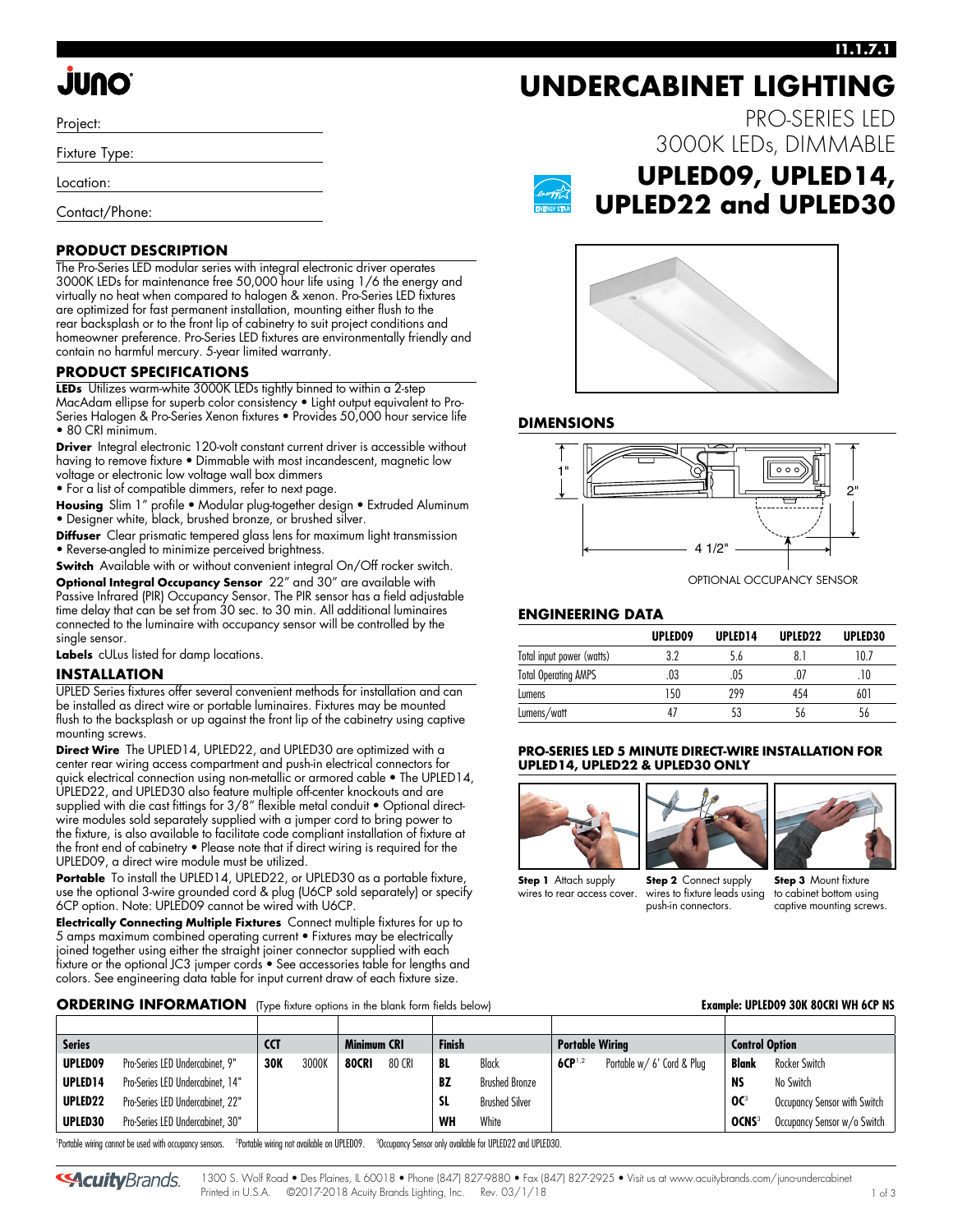### **I1.1.7.1**

# **UNDERCABINET LIGHTING**

PRO-SERIES LED 3000K LEDs, DIMMABLE

## **UPLED09, UPLED14, UPLED22 and UPLED30**

| <b>ACCESSORIES</b>     |                                                                             |
|------------------------|-----------------------------------------------------------------------------|
| <b>Catalog Numbers</b> | <b>Description</b>                                                          |
| <b>JC3 8IN BL</b>      | Juno Undercabinet Jumper Cord, 8", Black                                    |
| <b>JC3 8IN WH</b>      | Juno Undercabinet Jumper Cord, 8", White                                    |
| <b>JC3 17IN BL</b>     | Juno Undercabinet Jumper Cord, 17", Black                                   |
| <b>JC3 17IN WH</b>     | Juno Undercabinet Jumper Cord, 17", White                                   |
| <b>JC3 26IN BL</b>     | Juno Undercabinet Jumper Cord, 26", Black                                   |
| JC3 26IN WH            | Juno Undercabinet Jumper Cord, 26", White                                   |
| <b>UCONN</b>           | 3/8" Miniature Die Cast electrical Connector                                |
| U6CP BL                | Juno Undercabinet 6" Cord & Plug, Black                                     |
| <b>U6CP WH</b>         | Juno Undercabinet 6" Cord & Plug, White                                     |
| <b>UDWMOC BL</b>       | Juno Undercabinet Direct Wire Occupancy Sensor Module, Black, No Switch     |
| <b>UDWMOC BL RS</b>    | Juno Undercabinet Direct Wire Occupancy Sensor Module, Black, Rocker Switch |
| <b>UDWMOC WH</b>       | Juno Undercabinet Direct Wire Occupancy Sensor Module, White, No Switch     |
| <b>UDWMOC WH RS</b>    | Juno Undercabinet Direct Wire Occupancy Sensor Module, White, Rocker Switch |
| <b>UDWM BL</b>         | Juno Undercabinet Direct Wire Module, Black                                 |
| <b>UDWM WH</b>         | Juno Undercabinet Direct Wire Module, White                                 |





UDWMOC



UDWM



**SAcuity** Brands.